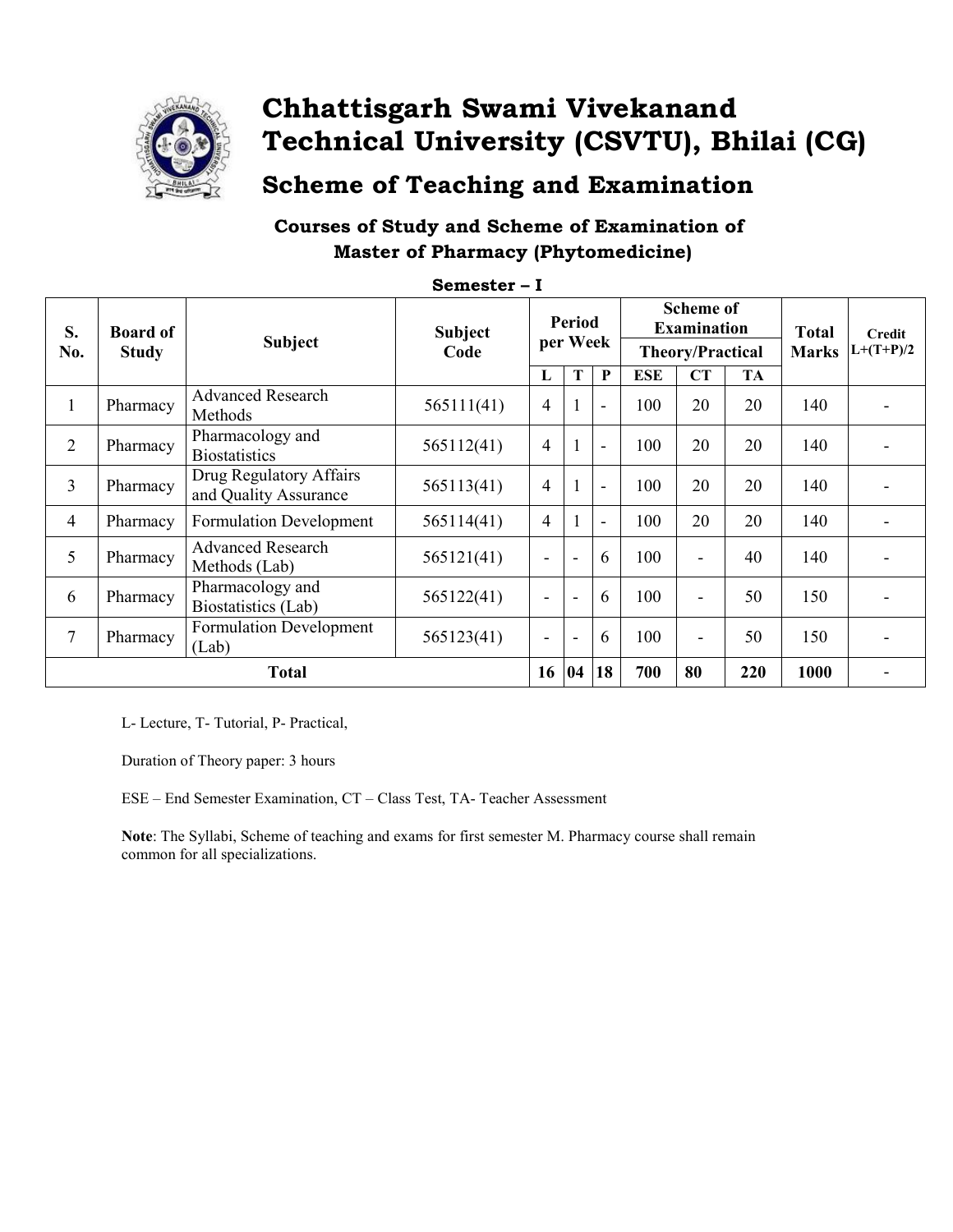

## Chhattisgarh Swami Vivekanand Technical University (CSVTU), Bhilai (CG) **Scheme of Teaching and Examination**

#### Courses of Study and Scheme of Examination of **Master of Pharmacy (Phytomedicine)**

Semester - II

| S.<br>No.      | <b>Board of</b><br><b>Study</b> | <b>Subject</b>                                                        | Subject<br>Code | Period<br>per Week |                          | <b>Scheme of</b><br><b>Examination</b><br><b>Theory/Practical</b> |            |                          | <b>Total</b><br><b>Marks</b> | Credit<br>$L+(T+P)/2$ |  |
|----------------|---------------------------------|-----------------------------------------------------------------------|-----------------|--------------------|--------------------------|-------------------------------------------------------------------|------------|--------------------------|------------------------------|-----------------------|--|
|                |                                 |                                                                       |                 | L                  | T                        | $\mathbf{P}$                                                      | <b>ESE</b> | CT                       | <b>TA</b>                    |                       |  |
| $\mathbf{1}$   | Pharmacy                        | Herbal Drug Development                                               | 5108211(041)    | 4                  | $\mathbf{1}$             | $\blacksquare$                                                    | 100        | 20                       | 20                           | 140                   |  |
| $\overline{2}$ | Pharmacy                        | Phytotherapy and Clinical<br>Application of Medicinal<br>Plants       | 5108212(041)    | $\overline{4}$     | 1                        | $\overline{\phantom{a}}$                                          | 100        | 20                       | 20                           | 140                   |  |
| 3              | Pharmacy                        | Advances in Phytomedicine                                             | 5108213(041)    | $\overline{4}$     | $\mathbf{1}$             | $\blacksquare$                                                    | 100        | 20                       | 20                           | 140                   |  |
| 4              | Pharmacy                        | Natural Medicines of<br>Traditional Origin & IPR                      | 5108214(041)    | $\overline{4}$     | $\mathbf{1}$             | $\blacksquare$                                                    | 100        | 20                       | 20                           | 140                   |  |
| 5              | Pharmacy                        | Herbal Drug Development<br>(Lab)                                      | 5108221(041)    |                    | $\blacksquare$           | 6                                                                 | 100        | ٠                        | 50                           | 150                   |  |
| 6              | Pharmacy                        | Phytotherapy and Clinical<br>Application of Medicinal<br>Plants (Lab) | 5108222(041)    | $\blacksquare$     | $\blacksquare$           | 6                                                                 | 100        | $\blacksquare$           | 50                           | 150                   |  |
| 7              | Pharmacy                        | Advances in Phytomedicine<br>(Lab)                                    | 5108223(041)    | $\blacksquare$     | $\overline{\phantom{a}}$ | 6                                                                 | 100        | $\overline{\phantom{a}}$ | 40                           | 140                   |  |
| <b>Total</b>   |                                 |                                                                       |                 |                    | 04                       | 18                                                                | 700        | 80                       | 220                          | 1000                  |  |

L-Lecture, T-Tutorial, P-Practical, ESE-End Semester Exam, CT- Class Test, TA-Teacher's Assessment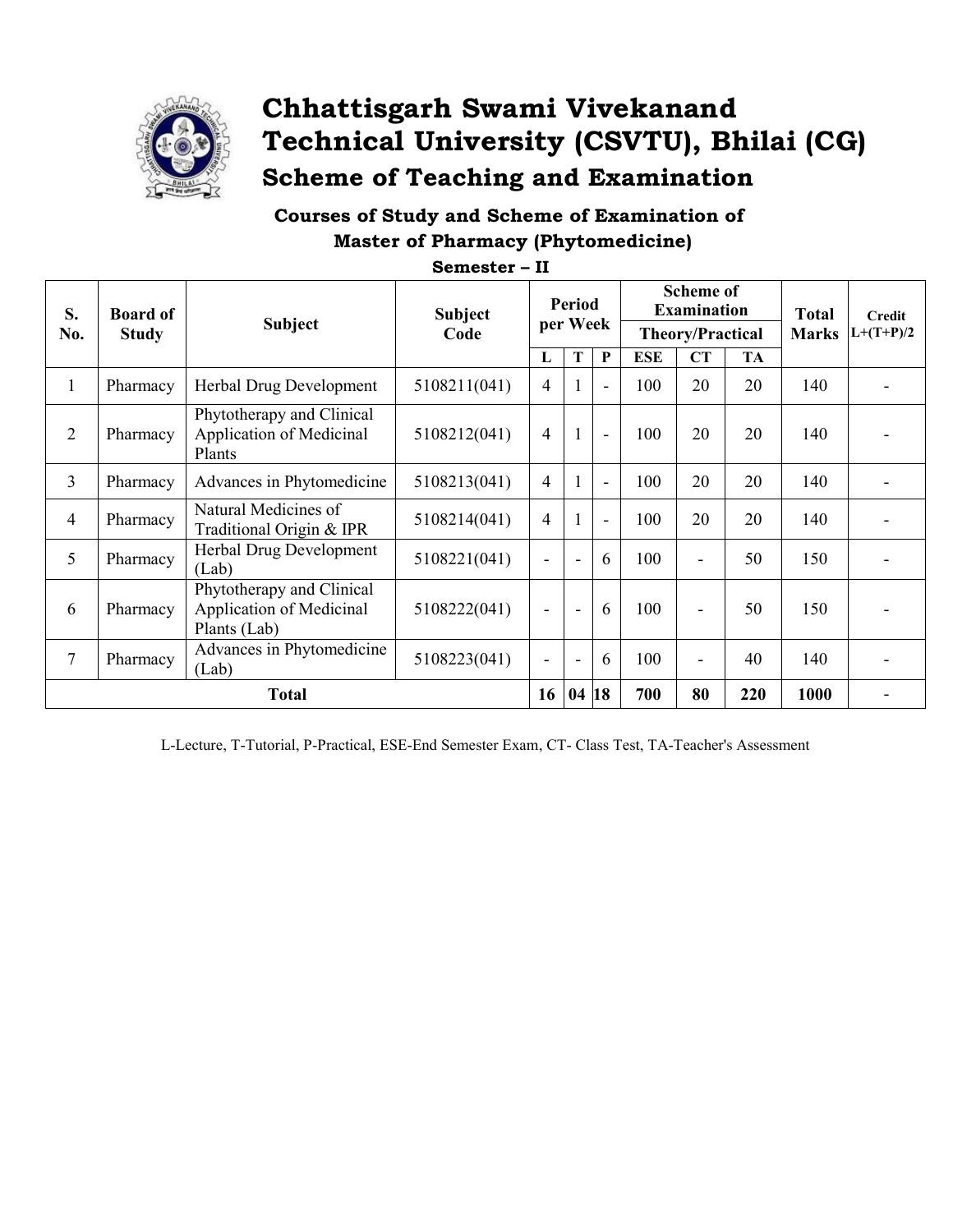

# Chhattisgarh Swami Vivekanand Technical University (CSVTU), Bhilai (CG) **Scheme of Teaching and Examination** Courses of Study and Scheme of Examination of

#### **Master of Pharmacy (Phytomedicine)**

| S.<br>No. | <b>Board of</b><br><b>Study</b> | <b>Subject</b>                                                       | <b>Subject</b><br>Code | Period per<br>Week |    |    | <b>Scheme of</b><br><b>Examination</b><br><b>Theory/Practical</b> |    |           | <b>Total</b><br><b>Marks</b> | <b>Credit</b><br>$L+(T+P)/2$ |
|-----------|---------------------------------|----------------------------------------------------------------------|------------------------|--------------------|----|----|-------------------------------------------------------------------|----|-----------|------------------------------|------------------------------|
|           |                                 |                                                                      |                        | ப                  |    |    | <b>ESE</b>                                                        | CT | <b>TA</b> |                              |                              |
|           | Pharmacy                        | <b>Minor Dissertation</b><br>(Synopsis Submission)<br>Seminar & Viva | 5108321<br>(041)       |                    | 03 | 36 | 300                                                               |    | 100       | 400                          |                              |
| Total     |                                 |                                                                      |                        |                    | 03 | 36 | 300                                                               |    | 100       | 400                          |                              |

Semester - III

L-Lecture, T-Tutorial, P-Practical, ESE-End Semester Exam, CT- Class Test, TA-Teacher's Assessment